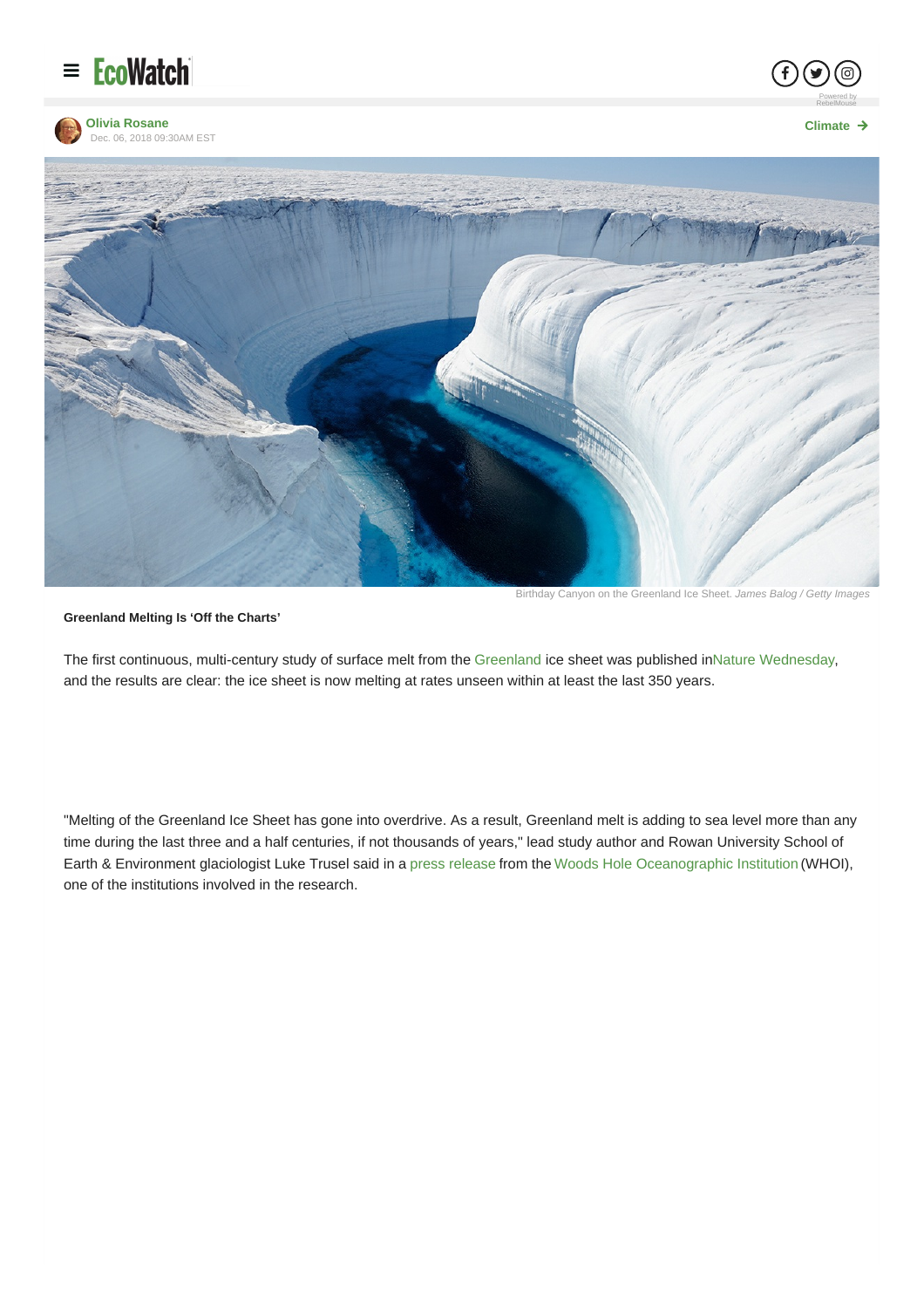Greenland is Melting Faster than Ever *[www.youtube.com](https://www.youtube.com/watch?v=HuDd3AakXrw)*

The researchers found that melting first increased on the ice sheet in the 1800s, when the [Arctic](http://www.ecowatch.com/tag/arctic) began to warm as the process of industrialization started pumping greenhouse gasses into the atmosphere. However, it is only in recent decades that the melting has increased beyond the point of natural variability. There is now 50 percent more meltwater runoff entering the oceans from the sheet since the start of the industrial era, and 30 percent more since the 20th century.

"From a historical perspective, today's melt rates are off the charts, and this study provides the evidence to prove this," WHOI glaciologist and study author Sarah Das said.

#Greenland's ice is melting more rapidly in recent decades than at any point in at least the last 350 years, and li... https://t.co/7aup1MfLn9

- Luke Trusel (@highlatitude) 1544032843.0

The researchers were able to prove what many had sensed through observation by using a novel method, as the WHOI explained:

To determine how intensely Greenland ice has melted in past centuries, the research team used a drill the size of a traffic light pole to extract ice cores from the ice sheet itself and an adjacent coastal ice cap, at sites more than 6,000 feet above sea level. The scientists drilled at these elevations to ensure the cores would contain records of past melt intensity, allowing them to extend their records back into the 17th century. During warm summer days in Greenland, melting occurs across much of the ice sheet surface. At lower elevations, where melting is the most intense, meltwater runs off the ice sheet and contributes to sea level rise, but no record of the melt remains. At higher elevations, however, the summer meltwater quickly refreezes from contact with the below-freezing snowpack sitting underneath. This prevents it from escaping the ice sheet in the form of runoff. Instead, it forms distinct icy bands that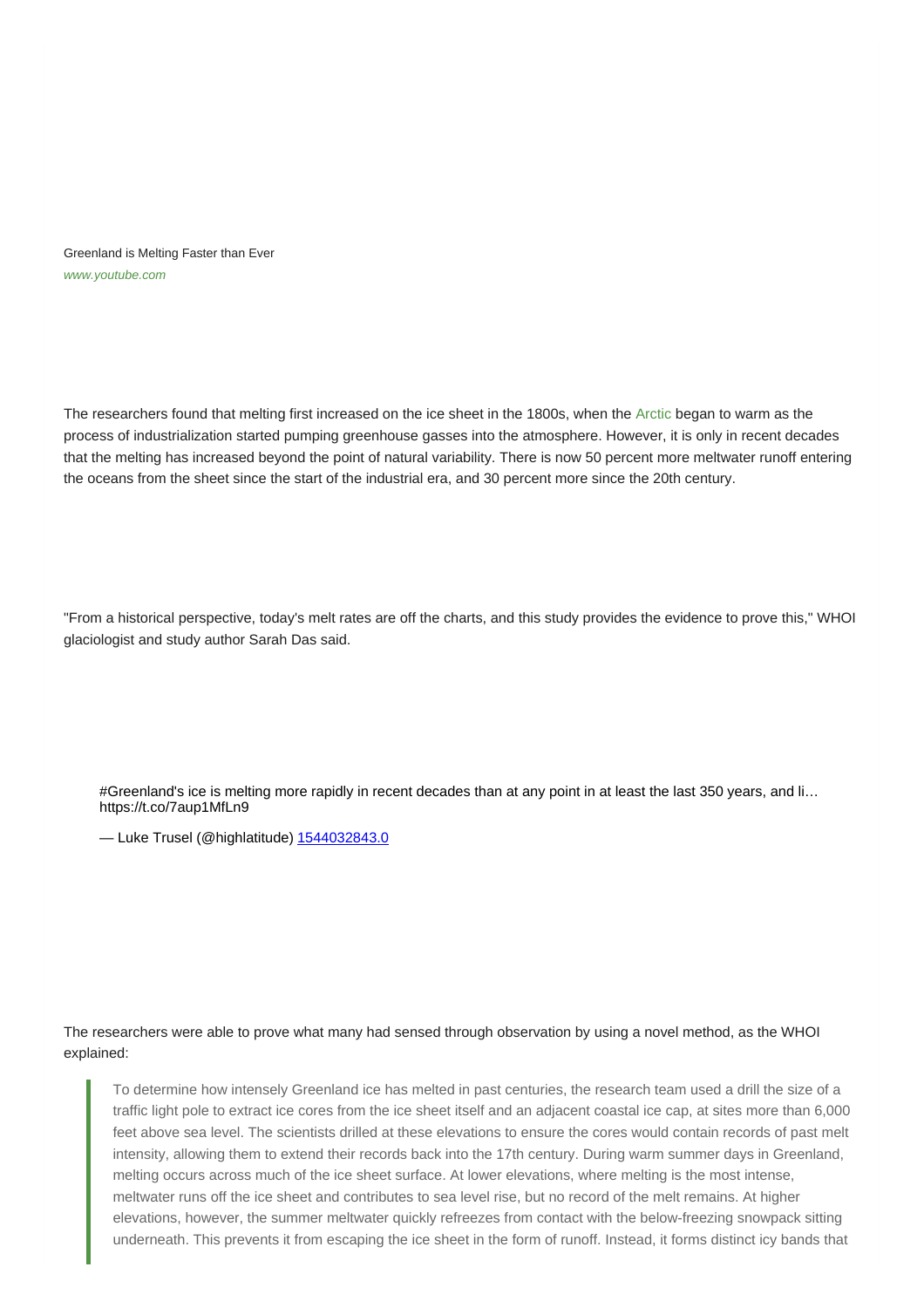stack up in layers of densely packed ice over time.

Using ice cores allowed the researchers to provide more historical context than the satellite data they had relied on up until now to judge melt rates, which only goes back to the 1970s.

"We have had a sense that there's been a great deal of melting in recent decades, but we previously had no basis for comparison with melt rates going further back in time," study author and MIT-WHOI graduate student Matt Osman said. "By sampling ice, we were able to extend the satellite data by a factor of 10 and get a clearer picture of just how extremely unusual melting has been in recent decades compared to the past."

The research has troubling implications for future sea [level](http://www.ecowatch.com/tag/sea-level-rise) rise, because it shows that the ice sheet isn't melting at a steady rate. Instead, each degree of warming increases the amount of melting, meaning the more the planet warms, the more sensitive the ice sheet will be.

"Even a very small change in temperature caused an exponential increase in melting in recent years," Das said. "So the ice sheet's response to human-caused warming has been non-linear."

Trusel summed up the implications:

"Warming means more today than it did in the past," he said.

.@RowanUniversity's @highlatitude: "Warming means more today than it did in the past. What we do now and in the fut… https://t.co/Mfe2lX9580

— Climate Strategy (@ClimateSt) 1544037007.0

The research is in keeping with estimates that global sea levels will rise by eight to 12 inches by 2050, but University of Lincoln climate scientist Edward Hanna, who was not involved with the study, told [InsideClimateNews](https://insideclimatenews.org/news/05122018/greenland-ice-sheet-melting-tipping-points-sea-level-rise-climate-change-arctic-warming) that sea level rise projections might have to be increased if Greenland keeps melting.

"We can't rule out that the [IPCC](https://www.ipcc.ch/) (Intergovernmental Panel on Climate Change) sea level rise scenarios are too conservative." Hanna said. "Greenland is a bit like a sleeping giant that is awakening. Who knows how it will respond to a couple of more degrees of warming? It could lose a lot of mass very quickly."





**SPONSORED**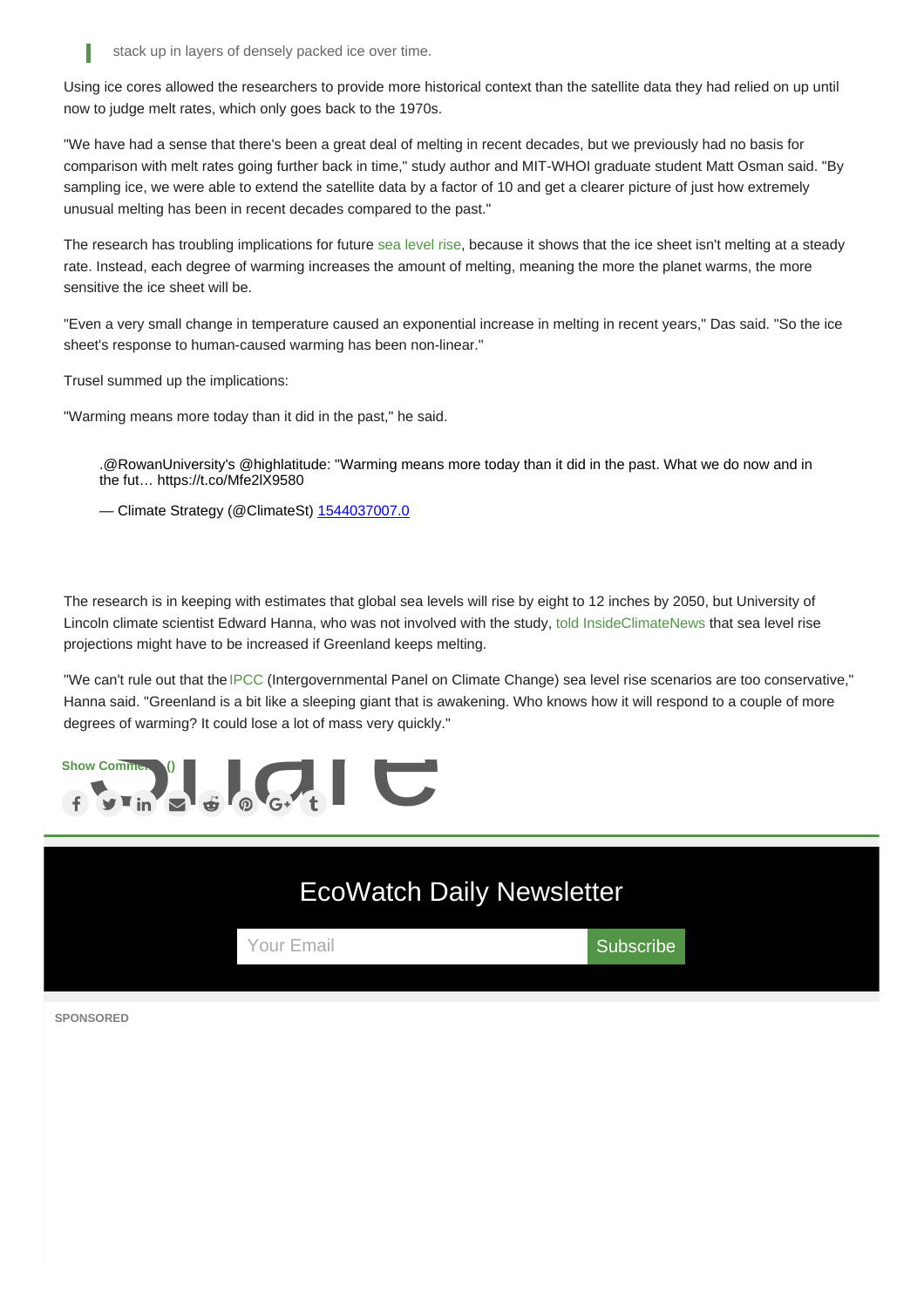

**The Tragic Reason Why You Don't Hear About Susan Boyle [Anymore](http://www.zergnet.com/i/3603228/51372/0/0/0/1)**



**The Disturbing Truth About Trump's [Relationship](http://www.zergnet.com/i/3650335/51372/0/0/0/2) With Ivanka**



**[onEarth](https://www.ecowatch.com/community/onearth)** Jan. 19, 2019 09:00AM EST

**[Animals](https://www.ecowatch.com/animals)**

An adult bush dog, part of a captive breeding program. *Hudson Garcia*

# **A Rescue Dog Is Now [Helping](https://www.ecowatch.com/south-americas-bush-dogs-2626292340.html) to Save Other (Much Wilder) Dogs**

By Jason Bittel

Formidable predators stalk the forests between Panama and northern Argentina. They are sometimes heard but never seen. They are small but feisty and have even been documented trying to take down a tapir, which can top out at nearly 400 pounds. Chupacabras? No.

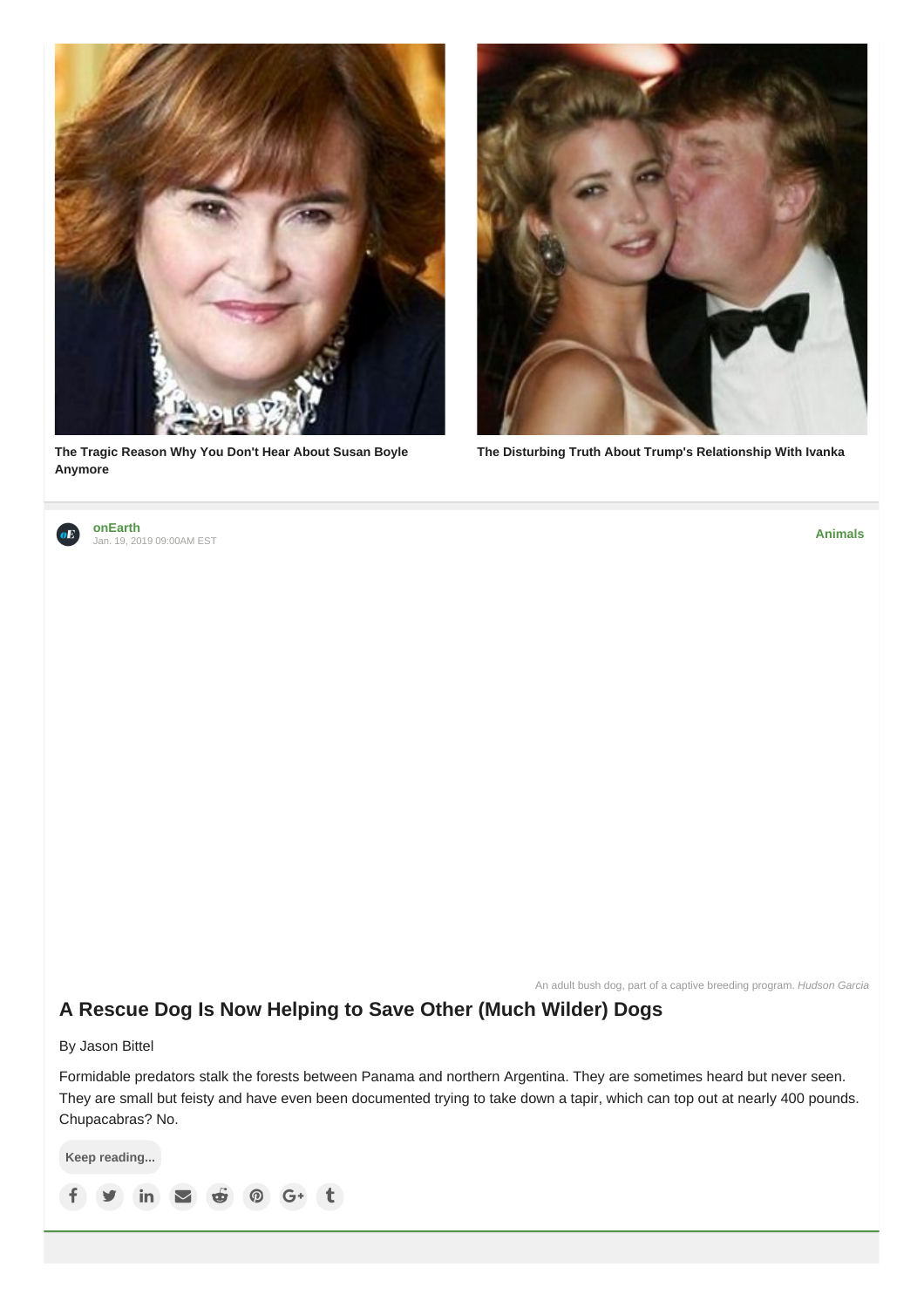*RoNeDya / iStock / Getty Images*

# **What Is [Mead,](https://www.ecowatch.com/mead-2626297358.html) and Is It Good for You?**

By [Ansley](https://www.healthline.com/health/about-us#link-an_page) Hill, RD, LD

Mead is a fermented beverage traditionally made from honey, water and a yeast or bacterial culture.

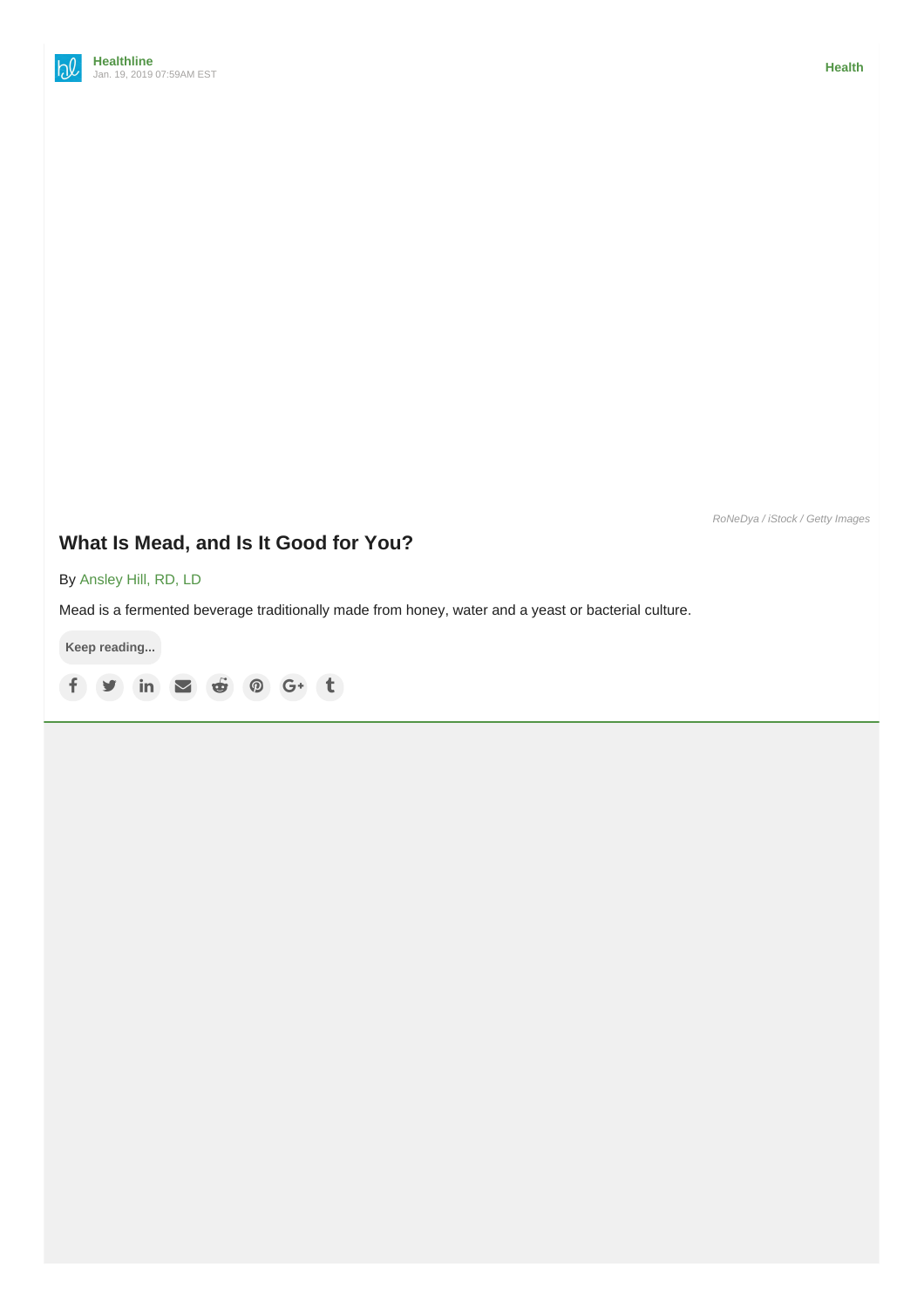

U.S. Army member helps clear debris from Tyndall Air Force Base following Hurricane Michael. *U.S. [Army](https://www.flickr.com/photos/soldiersmediacenter/)*

### **[Pentagon:](https://www.ecowatch.com/pentagon-report-on-climate-change-2626395731.html) Climate Change is Real and a 'National Security Issue'**

The Pentagon released a Congressionally mandated [report](https://climateandsecurity.files.wordpress.com/2019/01/sec_335_ndaa-report_effects_of_a_changing_climate_to_dod.pdf) (pdf) that warns [flooding](https://www.ecowatch.com/tag/flooding), [drought](https://www.ecowatch.com/tag/drought) and [wildfires](https://www.ecowatch.com/tag/wildfires) and other effects of [climate](https://www.ecowatch.com/climate-change) change puts U.S. military bases at risk.

The 22-page analysis states plainly: "The effects of a changing climate are a national security issue with potential impacts to Department of Defense (DoD or the Department) missions, operational plans, and installations."

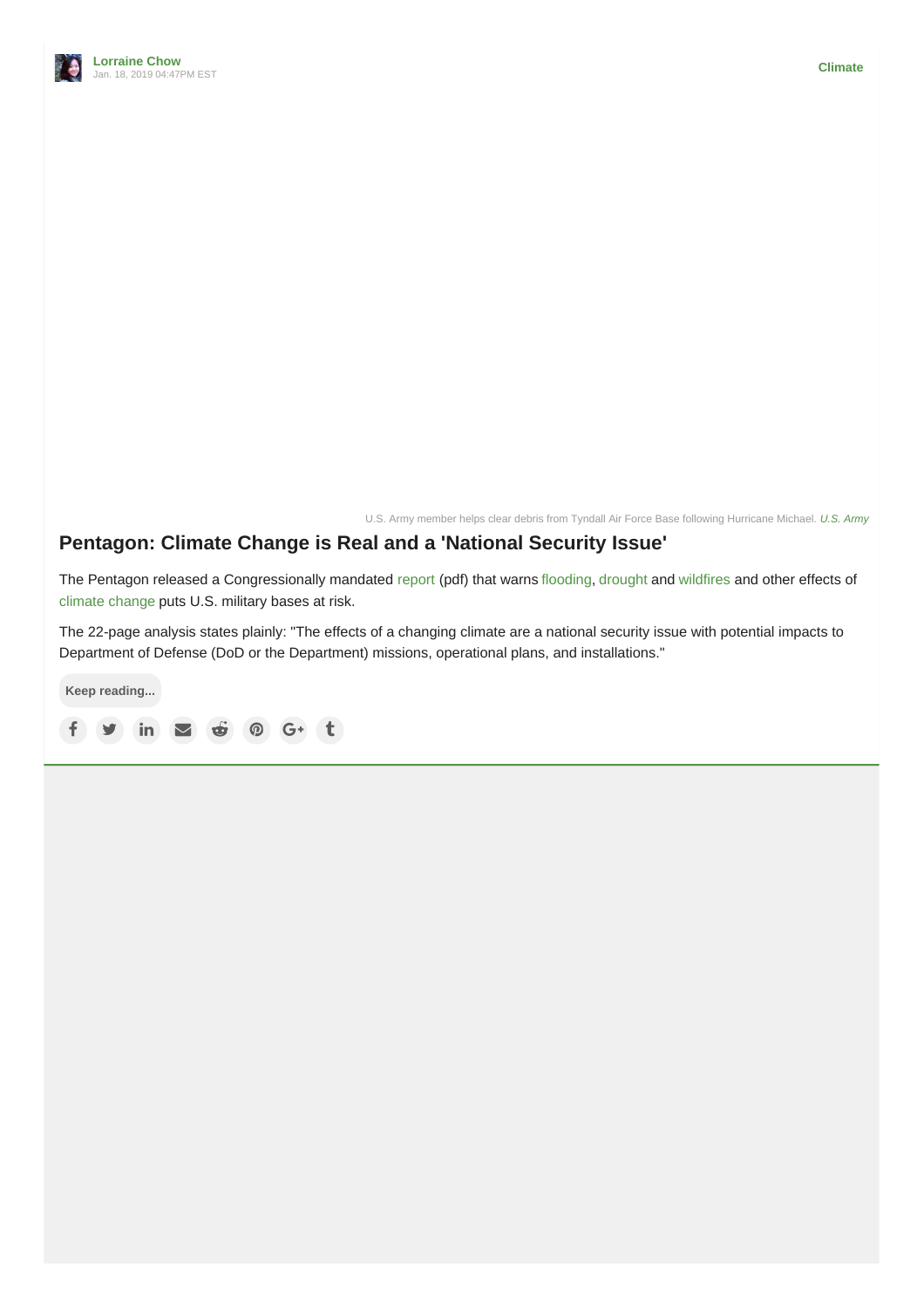Protesters interrupt the confirmation hearing for Andrew Wheeler on Capitol Hill Jan. 16 in Washington, DC. *Chip Somodevilla / Getty Images*

### **5 People Calling Out EPA Acting Head Wheeler for Putting [Polluters](https://www.ecowatch.com/andrew-wheeler-epa-nominee-2626397589.html) First**

This week, people across the country are joining [environmental](https://thehill.com/policy/energy-environment/417159-trump-to-nominate-acting-epa-chief-wheeler-for-senate-confirmation) leaders to speak out against the nomination oformer coal lobbyist Andrew Wheeler to lead the the U.S. Environmental Protection Agency (EPA). As Scott Pruitt's hand-picked successor, Wheeler has continued to put polluters over people, most recently by using the last of his agency's funding before it expired in the government shutdown to [announce](https://www.americanprogress.org/issues/green/news/2018/10/02/458885/trump-administrations-proposed-mats-rollback-direct-attack-women-children/) plans to allow power plants to spew toxic mercury and other hazardous pollution into the air.



**SPONSORED**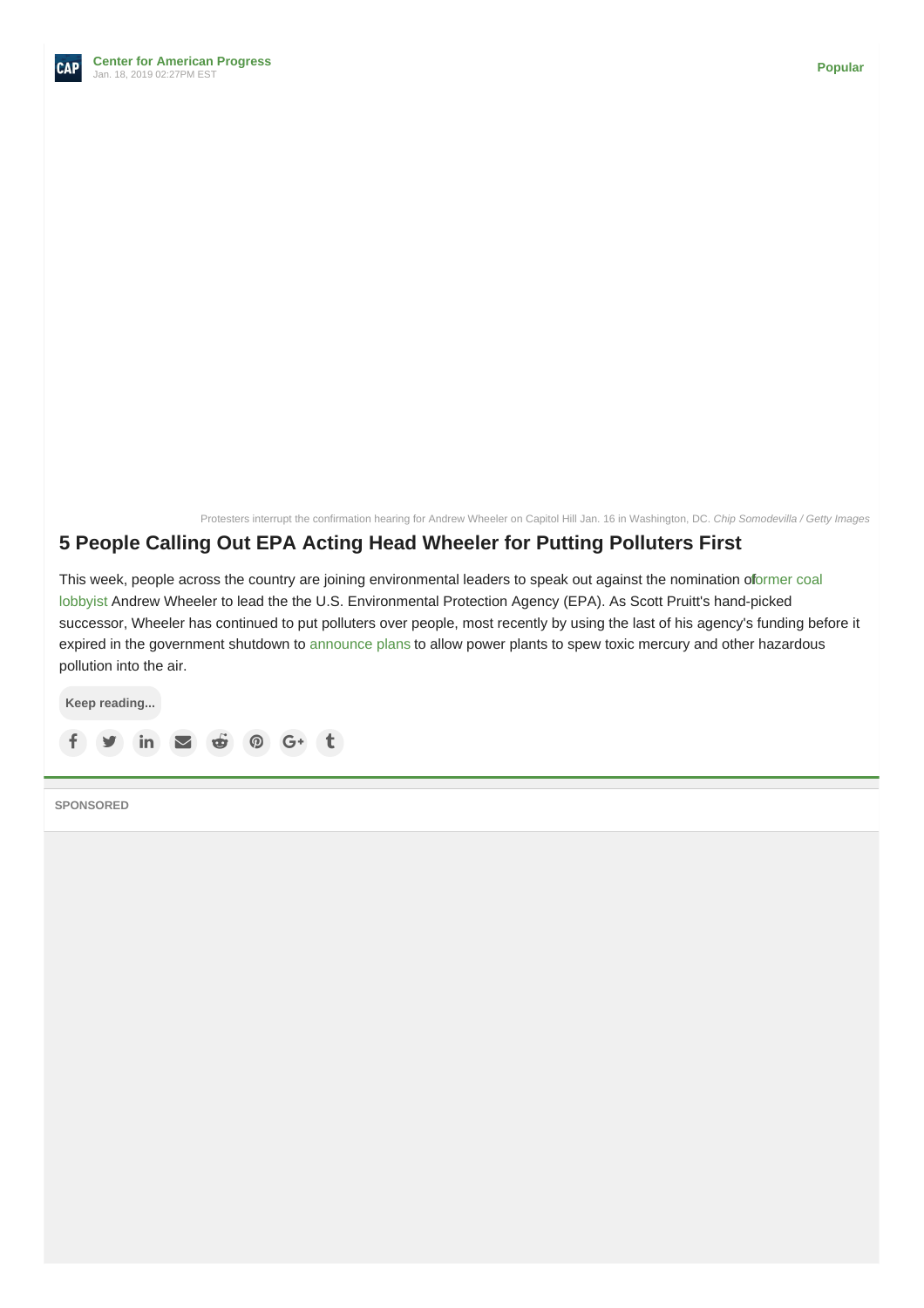

Great white shark. *[Elias](https://www.flickr.com/photos/elevy/) Levy / Flickr / CC BY 2.0*

# **Marine Biologists Raise Flags About Viral Great White Shark [Encounter](https://www.ecowatch.com/ocean-ramsey-shark-video-2626382493.html)**

By now you might have seen Ocean Ramsey's rare and [jaw-dropping](https://www.instagram.com/p/BstzkcZlZHg/) encounter with a great white[shark](https://www.ecowatch.com/tag/sharks) in waters near Oahu, Hawaii.

Ramsey, a marine biologist, said on the [TODAY](https://twitter.com/TODAYshow/status/1086246180261163008) Show that it was "absolutely breathtaking and heart-melting" to be approached by the massive marine [mammal](https://www.ecowatch.com/tag/marine-life).

**Keep reading...**  $f \circ f$  in  $\Box$   $\oplus$   $\odot$   $G^+$  t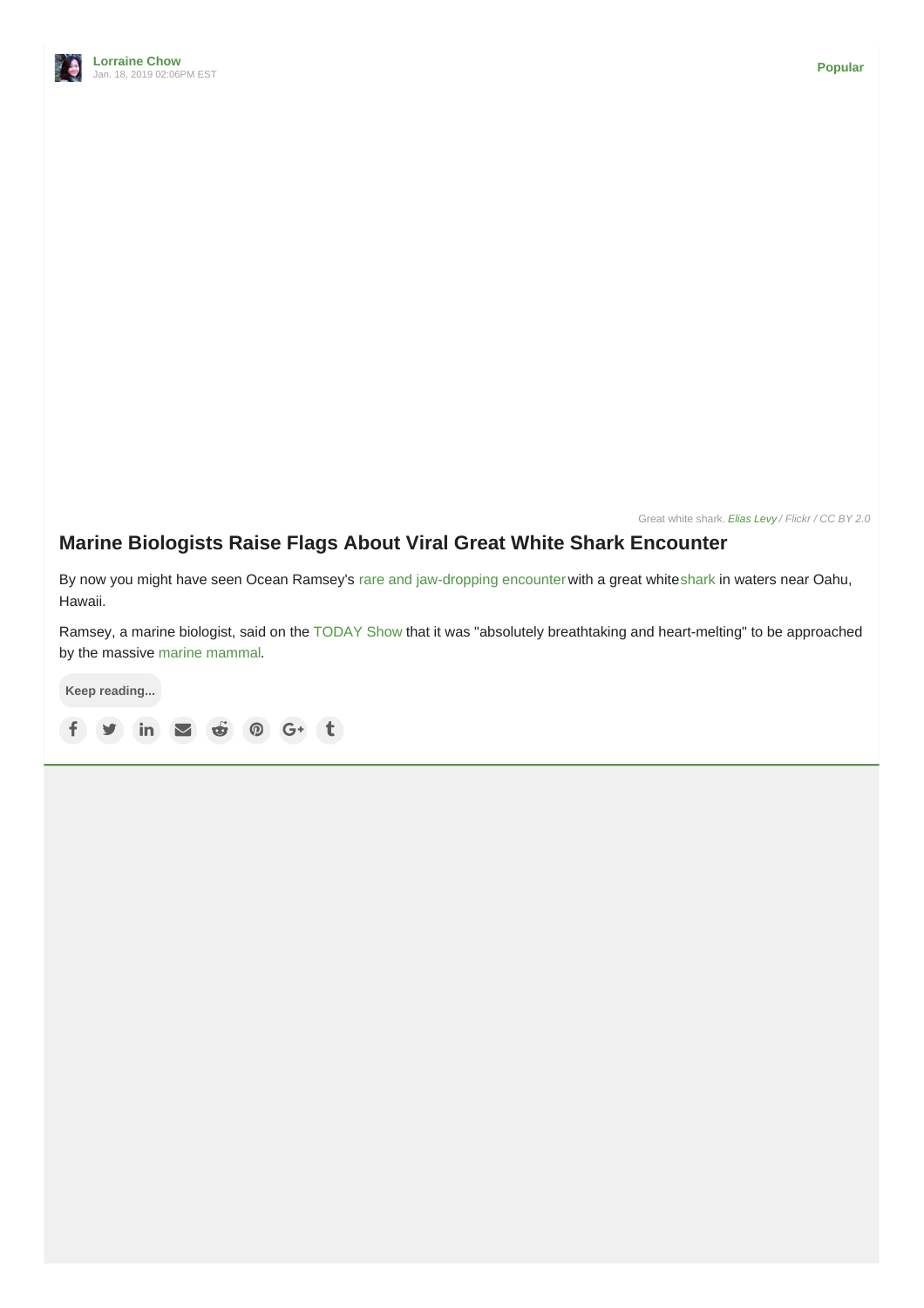A tree found severed in half in an act of vandalism in Joshua Tree National Park. *Gina Ferazzi / Los AngelesTimes / Getty Images*

### **Wall Before Country Takes Mounting Toll on Americans [Everywhere](https://www.ecowatch.com/government-shutdown-environment-public-health-2626392686.html)**

By Rhea Suh

One month on, the longest and most senseless U.S. government shutdown in history is taking a grave and growing toll on the environment and public health.

Food inspectors have [been](https://www.nbcnews.com/health/health-news/government-shutdown-stops-fda-food-safety-inspections-n956716) idled or are [working](https://newschannel9.com/news/local/shutdown-usda-meat-inspectors-continue-safety-checks-without-pay) without pay, increasing the risk we'll get sick from eating produce, meat and poultry that isn't properly checked. [National](http://www.ecowatch.com/tag/national-parks) parks and public wilderness lands are overrun by vandals, overtaken by off-road joyriders, and [overflowing](https://www.npr.org/2019/01/06/682686357/national-park-service-plans-to-expand-operations-amid-government-shutdown-degrad) with trash. Federal testing of air and water quality, as well as monitoring of pollution levels from factories, incinerators and other sources, is on hold or sharply curtailed. Citizen input on critical environmental issues is being hindered. Vital research and data collection are being sidelined.

**Keep reading...**  $f \circ f$  in  $\Box$   $\oplus$   $\odot$   $G^+$  t

**SPONSORED**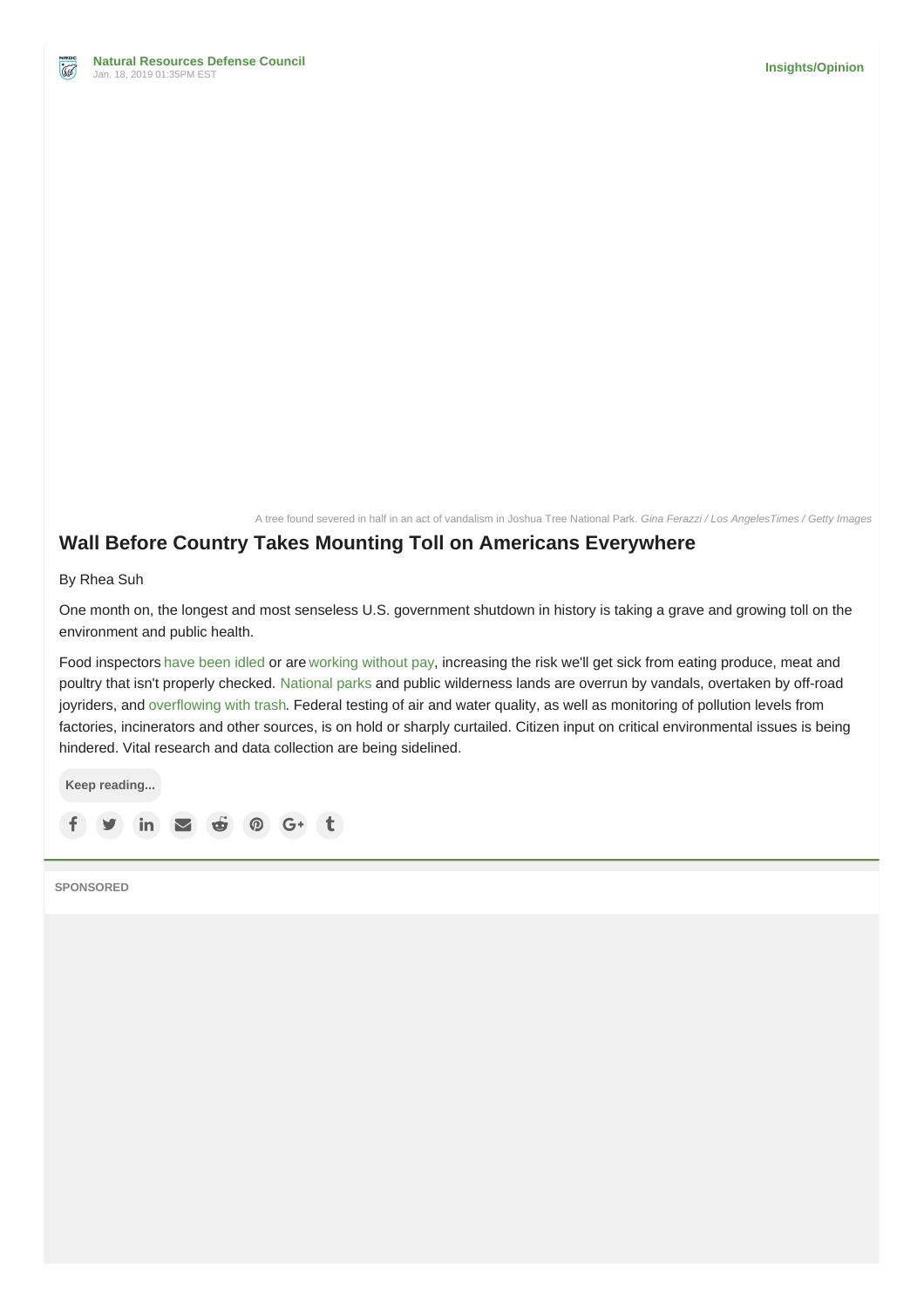

The W. A. Parish Power Plant, owned by NRG Energy, is one of the largest coal-fired power plants in the U.S. *Roy [Luck](https://www.flickr.com/photos/royluck/5518337353/) / [CC](https://creativecommons.org/licenses/by/2.0/) BY 2.0*

### **All Coal-Fired Power Plants in Texas Found Leaking Toxins Into [Groundwater](https://www.ecowatch.com/coal-ash-groundwater-texas-2626375241.html)**

Power plants across Texas are leaching toxins into groundwater, according to new research. [Areport](http://www.environmentalintegrity.org/reports/groundwater-contamination-from-texas-coal-ash-dumps/) released this week from the [Environmental](http://www.environmentalintegrity.org/) Integrity Project found that all of the state's 16[coal](http://www.ecowatch.com/tag/coal)-fired power plants are leaching contaminants from coal ash into the ground, and almost none of the plants are properly lining their pits to prevent leakage.